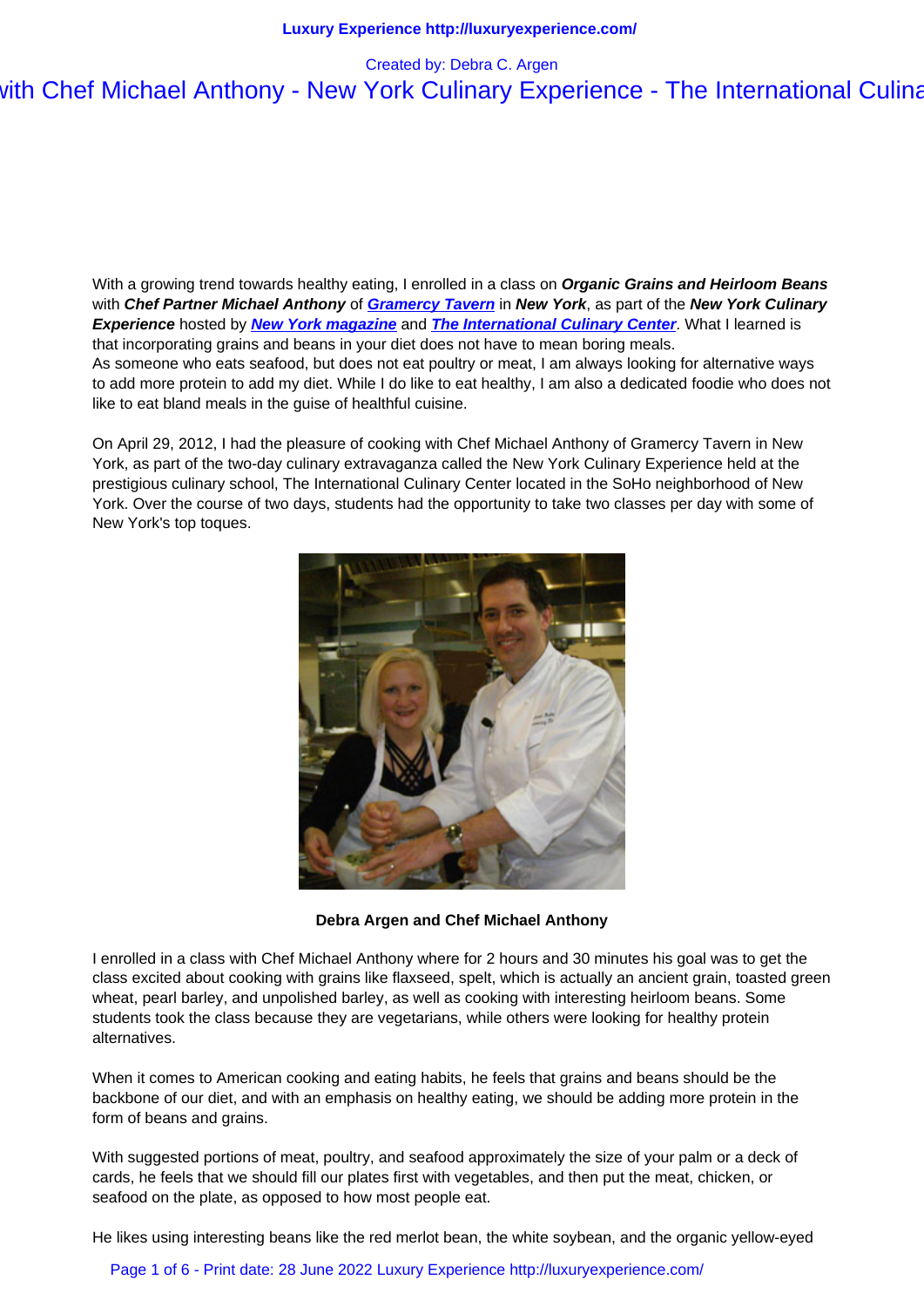#### **Luxury Experience http://luxuryexperience.com/**

# Created by: Debra C. Argen

bean. He especially likes the yellow-eyed bean, a member of the kidney bean family, which is ivory in color with a distinct yellow marking, because they plump up when cooked.



### **Yellow-Eyed Beans**

Uncooked, the yellow-eyed beans were visually appealing with their mustard yellow "eye" and cooked, they were large, plump, and delicious with an appealing, chewy texture, that provided a tasty base for his recipe of Ruby Red Shrimp, Yellow-Eyed Beans, and Salsa Verde made with kale leaves, pine nuts, olive oil, cilantro, parsley, and chives. The recipe used Ruby Red Shrimp, which are found in the gulf coast, and develop prominent red lines when cooked.



# **Shrimp and Yellow-Eyed Beans**

He also introduced us to toasted green wheat, sometimes called freekeh or farik, used in Middle Eastern cuisine, which has a high protein level, four times as much fiber, which is mostly insoluble fiber, and has a low glycemic index, something important for diabetics. He paired the toasted green wheat with warm beets, a selection of herbs, pistachios, and garlic puree.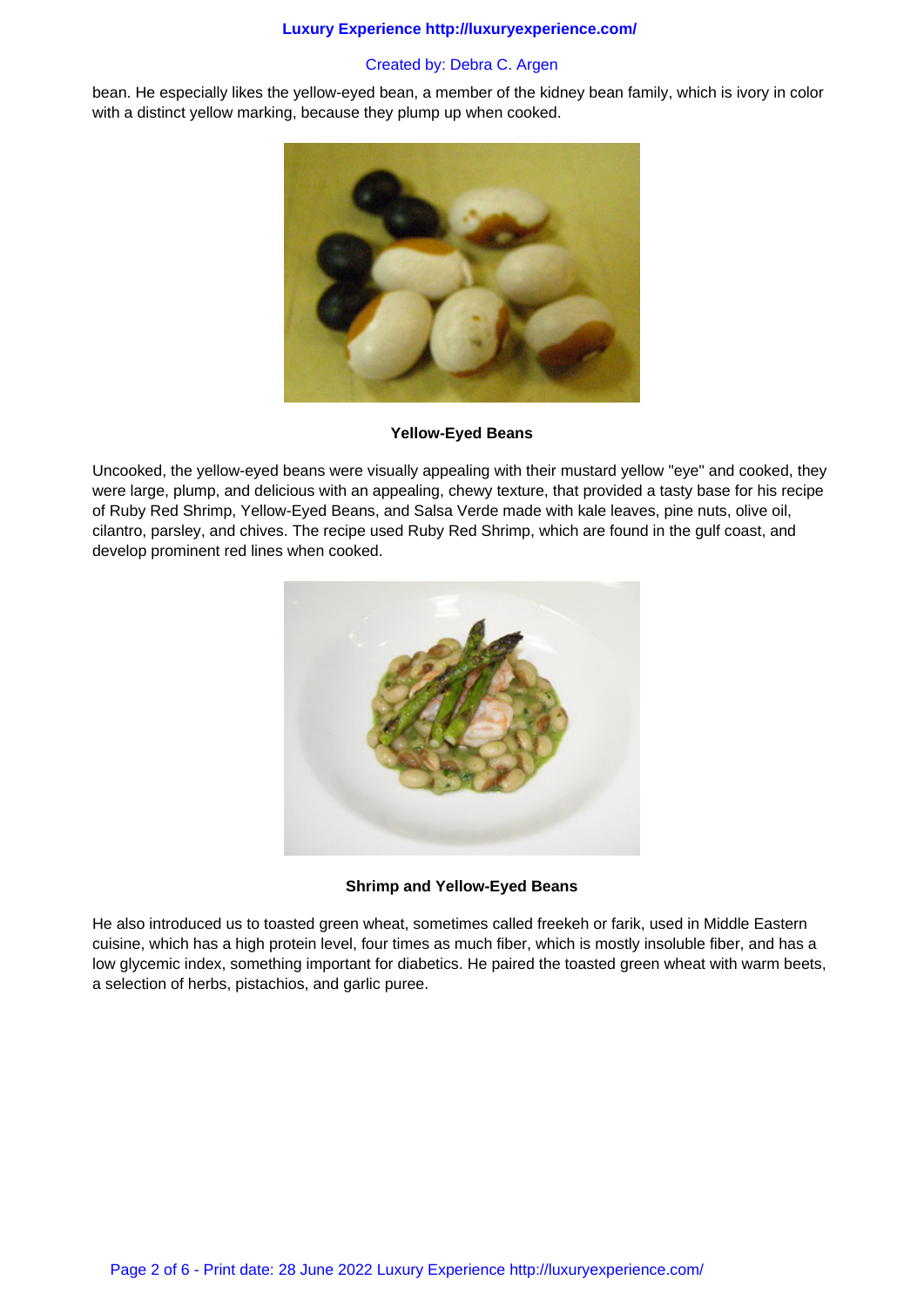#### **Luxury Experience http://luxuryexperience.com/**

Created by: Debra C. Argen



#### **Toasted Green Wheat and Warm Beets**

I love barley, which is a delicious and nutritional grain, yet I never really considered using it much beyond in soup recipes. Grains like unpolished barley must soak for 1 - 2 hours before cooking, and although they also require a longer cooking time, with a bit of planning, the extra effort is well worth the taste and health benefits.



### **Carrots and Barley Risotto**

Chef Michael Anthony demonstrated that barley does not have to take a secondary role, and used it as a substitute for Arborio rice. His flavorful and colorful Carrots and Barley Risotto, incorporated onions, leeks, garlic, barley, vegetable stock, ginger, carrots, coriander seed, olive oil, which he finished with shiitake mushrooms, parmesan cheese, chopped herbs, and fiddleheads, which are the sprouts of ferns and are available during the spring. This healthy and attractive recipe featured a great color combination, a variety of textures, and contrasting flavors of earthiness of the shiitake mushrooms, slightly bitter taste of the fiddleheads, and sweetness from the carrots.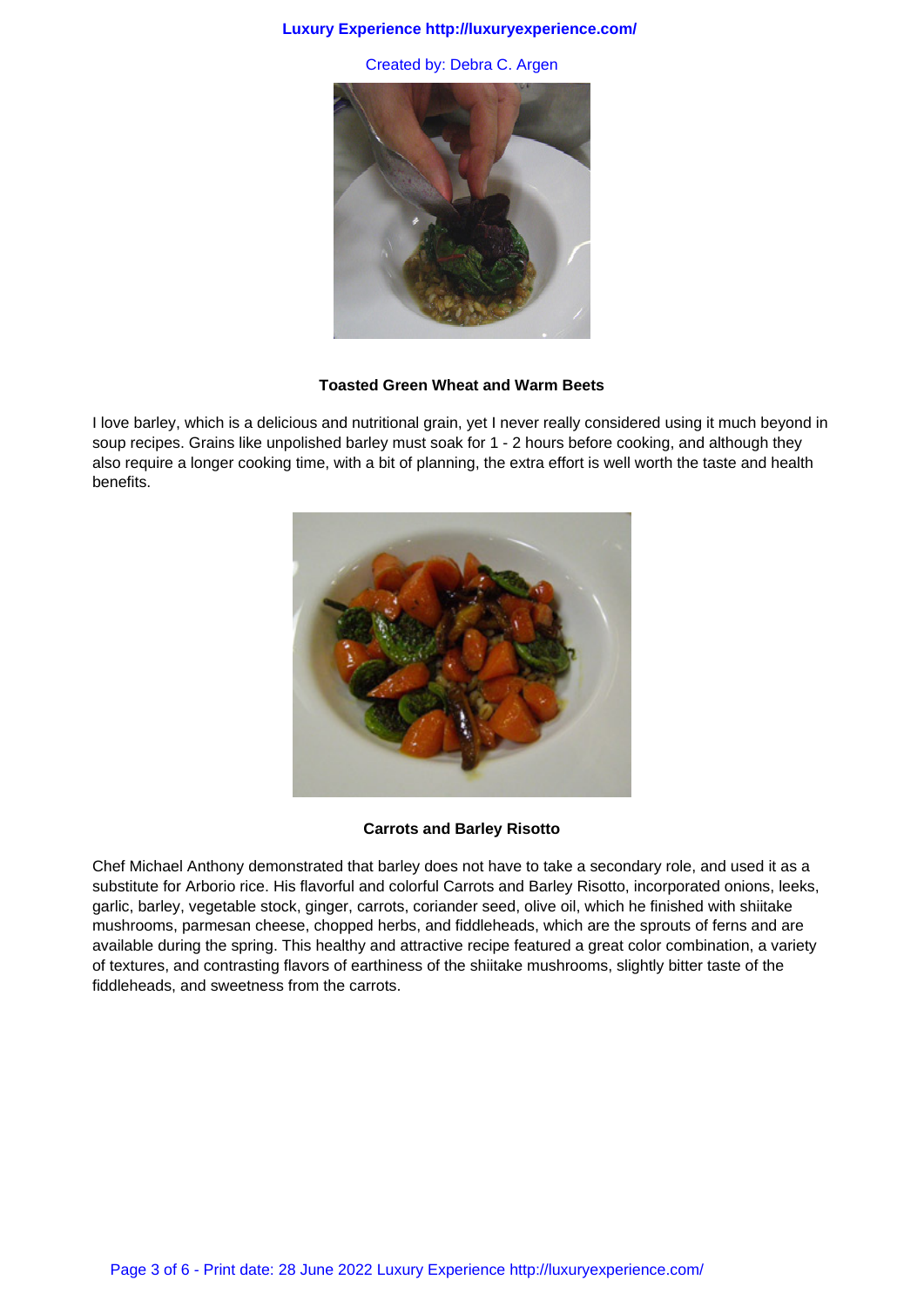

### **International Culinary Center Student - Christine Han**

There were approximately 24 students cooking with Chef Michael Anthony, a few of The International Culinary Center Chefs and their students, as well as a few volunteers to assist the class, and to enjoy the fruits of our labor, because meals shared are really the best kind.



#### **International Culinary Center Student - Sonia Kap**

I left the class with a few new recipe ideas from Chef Michael Anthony and learned that cooking healthy meals does not have to mean eating boring, bland, and unexciting.

Read the **Chefs' Recipes** section where **Chef Michael Anthony** graciously shares his recipes for Carrots and Barley Risotto; Ruby Red Shrimp, Yellow-Eyed Beans, and Salsa Verde; and Toasted Green Wheat and Warm Beets.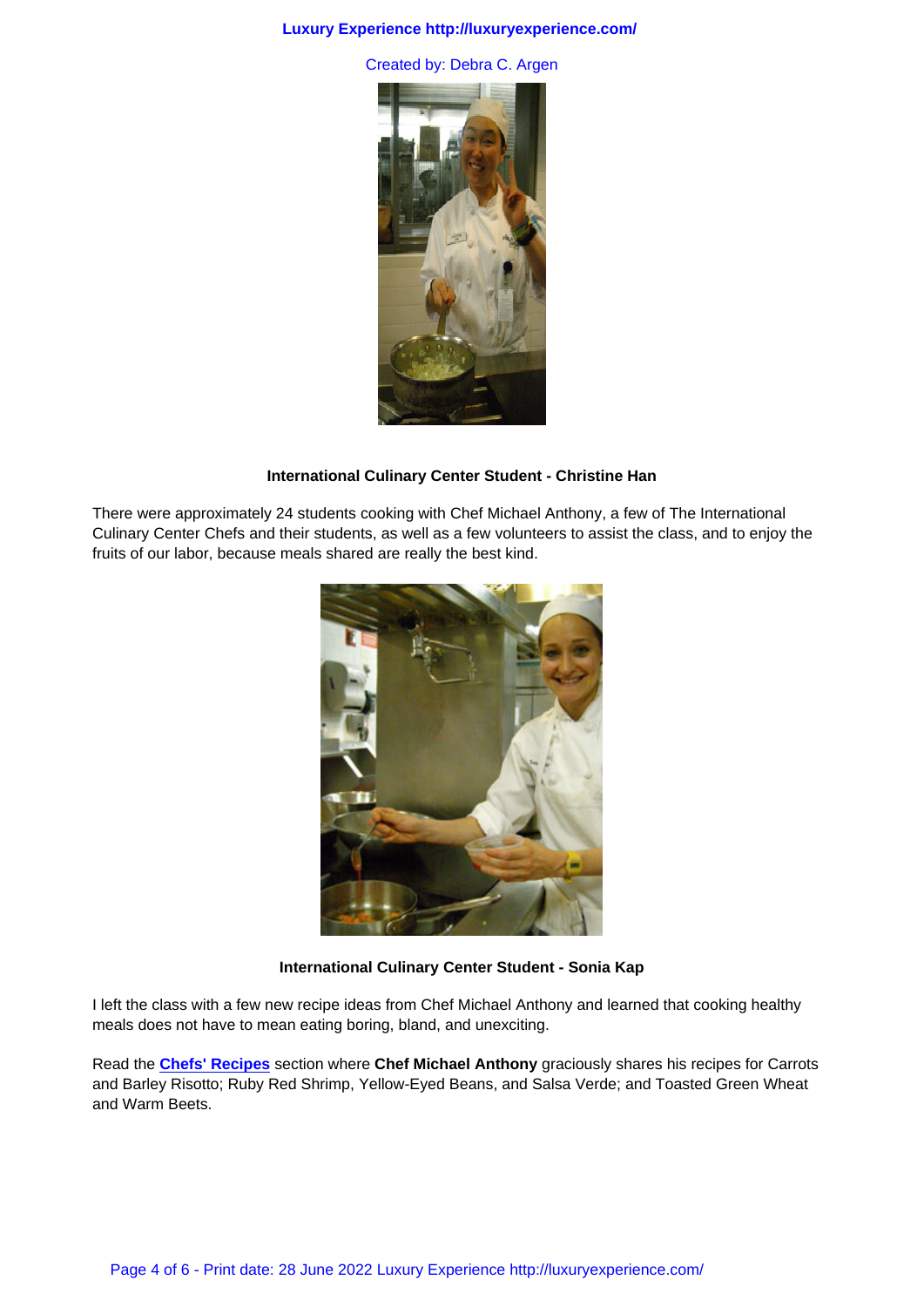

# **Debra Argen Sharing Shrimp and Yellow-Eyed Beans**

# **with Donna Ng**

Read about other classes in the **Gastronomy** section and interviews and recipes from the other classes in the **Chefs' Recipes** section.

Visit **Luxury Experience's Facebook** page to listen to interviews with the chefs and see more photos from the event. **www.Facebook.com[/LuxuryExpe](luxury_lifestyles/gastronomy_articles.html)rience**

To attend the **New YorkCulinary Experience 2013**, please visit the **New Yorkmagazine** website: **www.NYmag.com/nyce**.

Regarding taking classes throughout the year with the excellent chef instructors at **The International Culinary Center** at their New York, California, or Italian Campuses, please visit the website: **[www.InternationalCulin](http://www.nymag.com/nyce)aryCenter.com**.

 $N_{EW}$  VORK,

**New York Media (New York m[agazine\)](http://www.nymag.com)  75 Varick Street New York, New York 10013 United States Telephone: +1-212-508-0700 To Subscribe: +1-800-678-0900 Website: www.NYmag.com**



THE INTERNATIONAL **CULINARY CENTER** FOUNDED AS THE FRENCH CULINARY INSTITUTE

**The International Culinary [Center, founded as The French Culinary Institu](http://www.InternationalCulinaryCenter.com)te 462 Broadway New York, New York 10013 United States Toll-Free Telephone: +1-888-324-2433 Email: info@internationalculinarycenter.com Website: www.InternationalCulinaryCenter.com**

# **The International Culinary Center of California**

Page 5 of 6 - Print [date: 28 June 2022 Luxury Experience http](http://www.internationalculinarycenter.com/)://luxuryexperience.com/